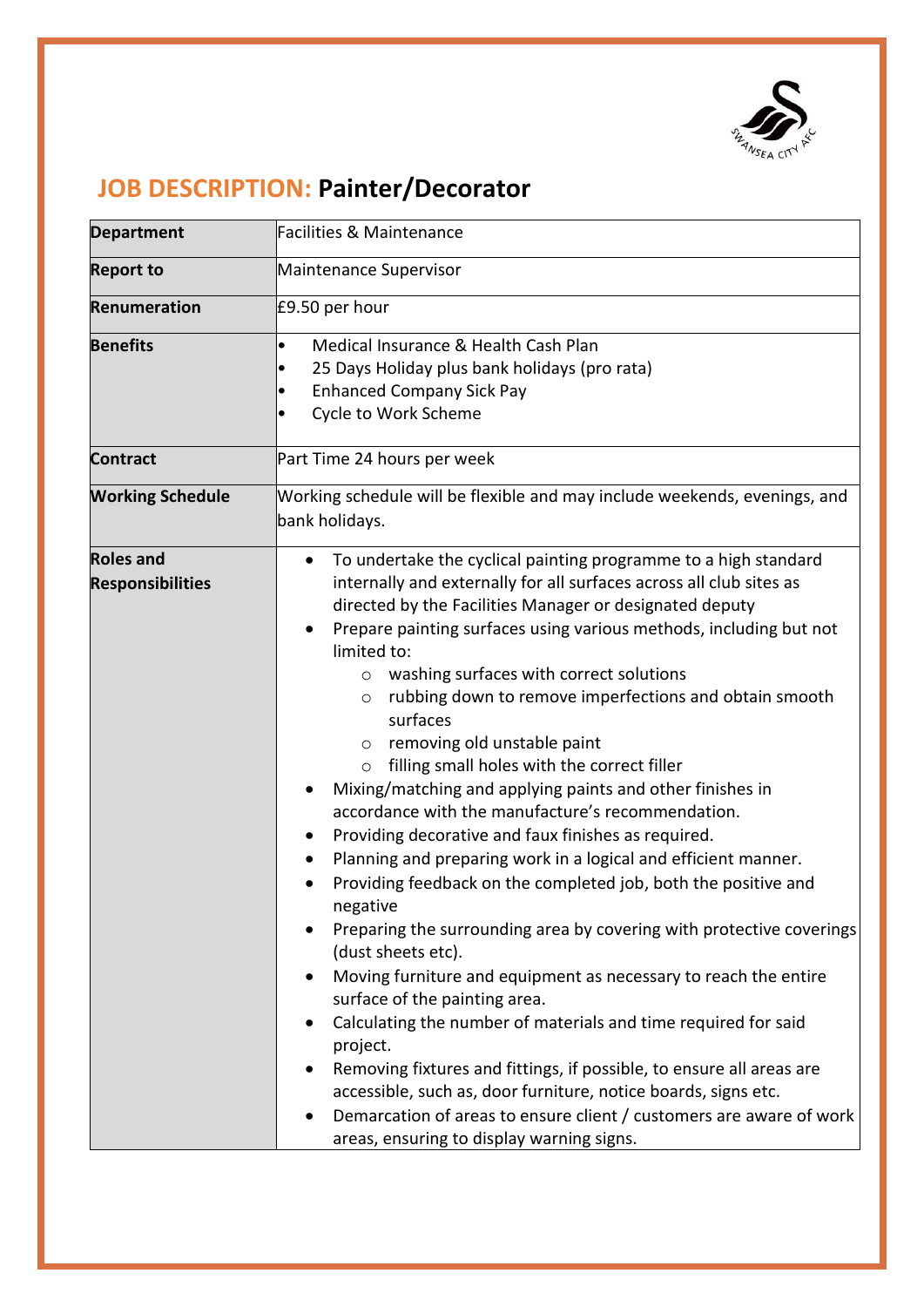

|                                                     | Purchasing the correct paints/materials for the area, including<br>٠                                                                                        |  |
|-----------------------------------------------------|-------------------------------------------------------------------------------------------------------------------------------------------------------------|--|
|                                                     | consumables such as brushes, cleaner etc                                                                                                                    |  |
|                                                     | Cleaning up after the completed job ensuring to replace fixtures and<br>$\bullet$<br>fittings and leaving the area in a clean and tidy condition.           |  |
|                                                     | Make on-site preparations such as erecting tower scaffolding or<br>$\bullet$<br>arranging with their manager to appoint contractors to build<br>scaffolding |  |
|                                                     | Escalating disrepairs to the maintenance team                                                                                                               |  |
|                                                     | To assist the wider Facilities & Maintenance Team with tasks that                                                                                           |  |
|                                                     | may need addressing such as:                                                                                                                                |  |
|                                                     | litter picking/ waste management<br>$\circ$                                                                                                                 |  |
|                                                     | manual handling of materials and equipment<br>$\circ$                                                                                                       |  |
|                                                     | site setup (concerts / matchdays)<br>$\circ$                                                                                                                |  |
|                                                     | Other operational issues that may need addressing.<br>$\circ$                                                                                               |  |
| General                                             | Follow all Club Policies, such as Equality & Diversity, Health & Safety,<br>$\bullet$<br>Safeguarding, Anti-Corruption & Bribery and GDPR.                  |  |
|                                                     | Adhere to a strict Code of Confidentiality in respect of any information                                                                                    |  |
|                                                     | relating to Swansea City Football Club and its operation                                                                                                    |  |
|                                                     | Make suggestions to improve the working environment and contribute                                                                                          |  |
|                                                     | to positive employee relations within your area of work and Swansea<br>City Football Club as a whole                                                        |  |
|                                                     | Take reasonable care for the health and safety of yourself and other                                                                                        |  |
|                                                     | employees and members of the public who may be affected by your acts                                                                                        |  |
|                                                     | or omissions at work                                                                                                                                        |  |
|                                                     | Comply with all aspects of the Swansea City Football Club Health and                                                                                        |  |
|                                                     | Safety Policy and Arrangements, to enable the Company to perform its<br>civil and statutory obligations in relation to Health & Safety                      |  |
|                                                     | Ensure effective communication within your work team and across                                                                                             |  |
|                                                     | Swansea City whilst actively offering support and guidance, as necessary                                                                                    |  |
|                                                     |                                                                                                                                                             |  |
| <b>Person Specification</b>                         |                                                                                                                                                             |  |
| $\bullet$                                           | Previous painting & decorating experience within various areas                                                                                              |  |
| $\bullet$                                           | The ability to work both autonomously and as part of a team                                                                                                 |  |
| The ability to prioritise workload<br>$\bullet$     |                                                                                                                                                             |  |
| The ability to manage time effectively<br>$\bullet$ |                                                                                                                                                             |  |
| Flexible to the needs of customers<br>$\bullet$     |                                                                                                                                                             |  |
| Self-aware<br>$\bullet$                             |                                                                                                                                                             |  |
| Positive "can-do" attitude<br>$\bullet$             |                                                                                                                                                             |  |
| Professionalism<br>$\bullet$                        |                                                                                                                                                             |  |
| Creativity and innovation<br>$\bullet$              |                                                                                                                                                             |  |
| Enthusiasm and commitment                           |                                                                                                                                                             |  |
|                                                     |                                                                                                                                                             |  |